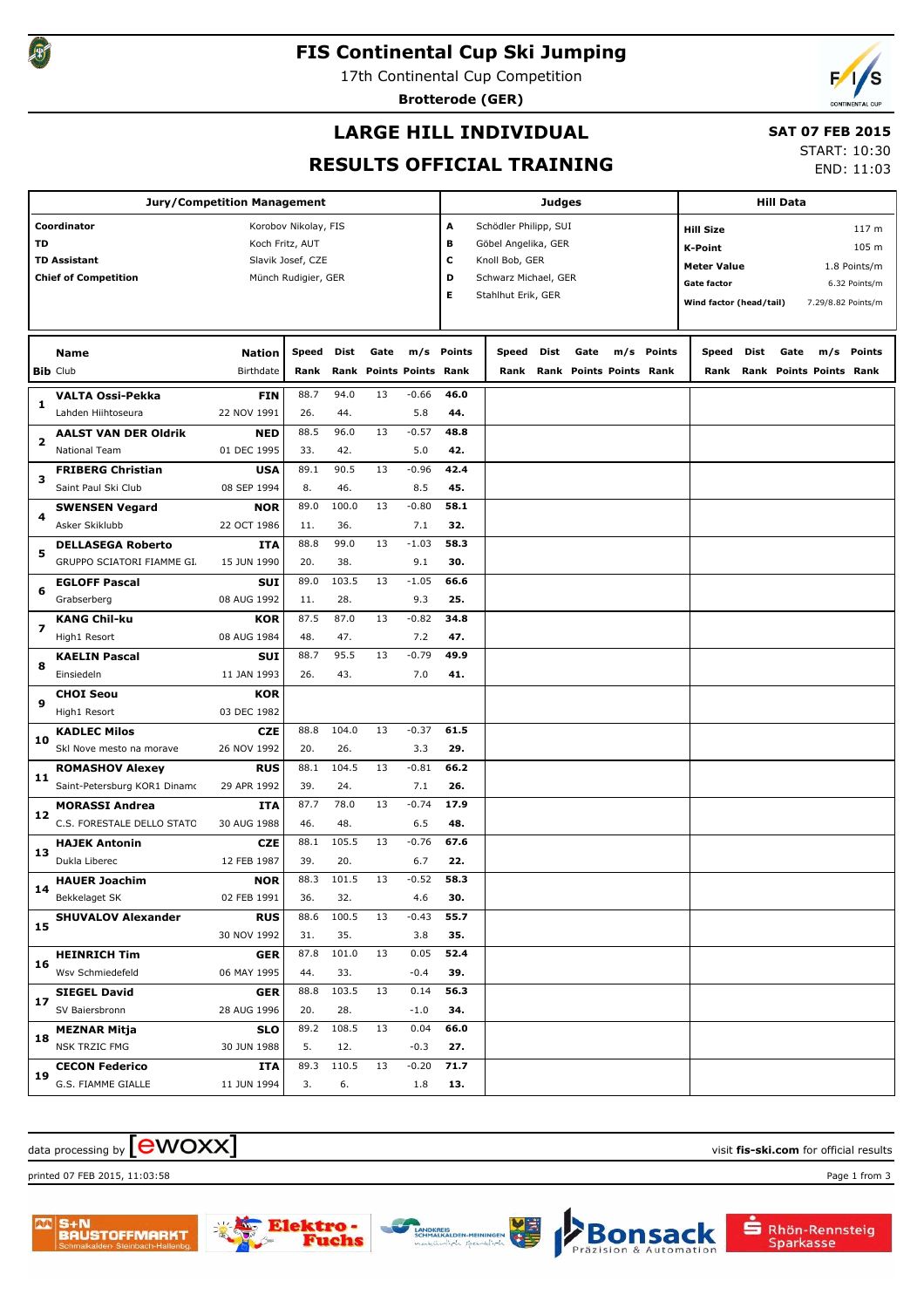## **FIS Continental Cup Ski Jumping**

17th Continental Cup Competition

**Brotterode (GER)**



## **LARGE HILL INDIVIDUAL**

#### **SAT 07 FEB 2015**

# **RESULTS OFFICIAL TRAINING**

START: 10:30 END: 11:03

| TCTUL<br>END: 11:03 |                                           |                           |            |       |                         |         |            |       |      |                         |  |            |       |      |                              |  |            |
|---------------------|-------------------------------------------|---------------------------|------------|-------|-------------------------|---------|------------|-------|------|-------------------------|--|------------|-------|------|------------------------------|--|------------|
|                     | Name                                      | <b>Nation</b>             | Speed Dist |       | Gate                    |         | m/s Points | Speed | Dist | Gate                    |  | m/s Points | Speed | Dist | Gate                         |  | m/s Points |
|                     | <b>Bib Club</b>                           | Birthdate                 | Rank       |       | Rank Points Points Rank |         |            | Rank  |      | Rank Points Points Rank |  |            |       |      | Rank Rank Points Points Rank |  |            |
|                     |                                           |                           | 88.6       | 101.0 | 13                      | $-0.26$ | 55.1       |       |      |                         |  |            |       |      |                              |  |            |
| 20                  | <b>JOHNSON Anders</b><br>Park City Nordic | <b>USA</b><br>23 APR 1989 | 31.        | 33.   |                         | 2.3     | 37.        |       |      |                         |  |            |       |      |                              |  |            |
|                     | <b>BYRT Tomasz</b>                        | <b>POL</b>                | 87.6       | 91.0  | 13                      | $-0.30$ | 37.4       |       |      |                         |  |            |       |      |                              |  |            |
| 21                  | KS Wisla Ustronianka                      | 25 JAN 1993               | 47.        | 45.   |                         | 2.6     | 46.        |       |      |                         |  |            |       |      |                              |  |            |
|                     | <b>MIETUS Krzysztof</b>                   | <b>POL</b>                | 88.5       | 111.0 | 13                      | $-0.29$ | 73.4       |       |      |                         |  |            |       |      |                              |  |            |
| 22                  | AZS Zakopane                              | 08 MAR 1991               | 33.        | 5.    |                         | 2.6     | 8.         |       |      |                         |  |            |       |      |                              |  |            |
|                     | <b>KYTOESAHO Niko</b>                     | <b>FIN</b>                | 89.0       | 106.5 | 13                      | $-0.47$ | 66.8       |       |      |                         |  |            |       |      |                              |  |            |
| 23                  | Lahden Hiihtoseura                        | 18 DEC 1999               | 11.        | 16.   |                         | 4.1     | 24.        |       |      |                         |  |            |       |      |                              |  |            |
|                     | <b>ELVERUM SORSELL Kim Rene</b>           | <b>NOR</b>                | 89.0       | 108.0 | 13                      | $-0.82$ | 72.6       |       |      |                         |  |            |       |      |                              |  |            |
| 24                  | Ullensaker Skiklubb                       | 06 OCT 1988               | 11.        | 13.   |                         | 7.2     | 12.        |       |      |                         |  |            |       |      |                              |  |            |
|                     | <b>HUBER Daniel</b>                       | <b>AUT</b>                | 88.8       | 99.5  | 13                      | $-0.64$ | 55.7       |       |      |                         |  |            |       |      |                              |  |            |
| 25                  | SC Seekirchen-Salzburg                    | 02 JAN 1993               | 20.        | 37.   |                         | 5.6     | 35.        |       |      |                         |  |            |       |      |                              |  |            |
|                     | <b>KALINITSCHENKO Anton</b>               | <b>RUS</b>                | 88.1       | 103.5 | 13                      | $-0.67$ | 63.2       |       |      |                         |  |            |       |      |                              |  |            |
| 26                  |                                           | 22 JUL 1982               | 39.        | 28.   |                         | 5.9     | 28.        |       |      |                         |  |            |       |      |                              |  |            |
|                     | <b>BJERKEENGEN Fredrik</b>                | <b>NOR</b>                | 89.1       | 106.5 | 13                      | $-0.66$ | 68.5       |       |      |                         |  |            |       |      |                              |  |            |
| 27                  | Kolbukameratene IL                        | 11 NOV 1988               | 8.         | 16.   |                         | 5.8     | 18.        |       |      |                         |  |            |       |      |                              |  |            |
|                     | <b>BIEGUN Krzysztof</b>                   | <b>POL</b>                | 88.7       | 109.0 | 13                      | $-0.73$ | 73.6       |       |      |                         |  |            |       |      |                              |  |            |
| 28                  | SS-R LZS Sokol Szczyrk                    | 21 MAY 1994               | 26.        | 9.    |                         | 6.4     | 7.         |       |      |                         |  |            |       |      |                              |  |            |
|                     | <b>HUBER Stefan</b>                       | <b>AUT</b>                | 88.0       | 97.5  | 13                      | $-0.86$ | 54.1       |       |      |                         |  |            |       |      |                              |  |            |
| 29                  | SC Seekirchen-Salzburg                    | 08 MAR 1994               | 42.        | 40.   |                         | 7.6     | 38.        |       |      |                         |  |            |       |      |                              |  |            |
|                     | <b>MAYER Nicolas</b>                      | <b>FRA</b>                | 89.0       | 106.5 | 13                      | $-0.60$ | 68.0       |       |      |                         |  |            |       |      |                              |  |            |
| 30                  | Courchevel                                | 06 OCT 1990               | 11.        | 16.   |                         | 5.3     | 20.        |       |      |                         |  |            |       |      |                              |  |            |
|                     | <b>BIELA Stanislaw</b>                    | <b>POL</b>                | 89.0       | 109.5 | 13                      | $-0.58$ | 73.2       |       |      |                         |  |            |       |      |                              |  |            |
| 31                  | UKS SOLTYSIANIE STARE BYST                | 02 APR 1994               | 11.        | 7.    |                         | 5.1     | 11.        |       |      |                         |  |            |       |      |                              |  |            |
|                     | <b>KOZISEK Cestmir</b>                    | <b>CZE</b>                | 89.5       | 104.0 | 13                      | $-1.00$ | 67.0       |       |      |                         |  |            |       |      |                              |  |            |
| 32                  | LSK Lomnice nad Popelkou                  | 09 NOV 1991               | 2.         | 26.   |                         | 8.8     | 23.        |       |      |                         |  |            |       |      |                              |  |            |
|                     | <b>ALTENBURGER Florian</b>                | <b>AUT</b>                | 88.9       | 105.5 | 13                      | $-1.04$ | 70.1       |       |      |                         |  |            |       |      |                              |  |            |
| 33                  | SC Seekirchen-Salzburg                    | 02 NOV 1993               | 19.        | 20.   |                         | 9.2     | 16.        |       |      |                         |  |            |       |      |                              |  |            |
|                     | <b>ROENSEN Atle Pedersen</b>              | <b>NOR</b>                | 88.3       | 97.0  | 13                      | $-0.77$ | 52.4       |       |      |                         |  |            |       |      |                              |  |            |
| 34                  | Eidsvoll IF                               | 13 AUG 1988               | 36.        | 41.   |                         | 6.8     | 39.        |       |      |                         |  |            |       |      |                              |  |            |
|                     | <b>POGRAJC Andraz</b>                     | <b>SLO</b>                | 88.8       | 105.5 | 13                      | $-0.97$ | 69.5       |       |      |                         |  |            |       |      |                              |  |            |
| 35                  | SSK Costella Ilirija                      | 26 SEP 1991               | 20.        | 20.   |                         | 8.6     | 17.        |       |      |                         |  |            |       |      |                              |  |            |
|                     | <b>QUECK Danny</b>                        | GER                       | 89.3       | 112.0 | 13                      | $-0.78$ | 79.5       |       |      |                         |  |            |       |      |                              |  |            |
| 36                  | WSV 08 Lauscha                            | 17 SEP 1989               | 3.         | 1.    |                         | 6.9     | 2.         |       |      |                         |  |            |       |      |                              |  |            |
|                     | <b>SCHIFFNER Markus</b>                   | <b>AUT</b>                | 89.2       | 109.0 | 13                      | $-0.69$ | 73.3       |       |      |                         |  |            |       |      |                              |  |            |
| 37                  | UVB Hinzenbach-Oberoesterrei              | 05 JUN 1992               | 5.         | 9.    |                         | 6.1     | 9.         |       |      |                         |  |            |       |      |                              |  |            |
|                     | <b>GEIGER Karl</b>                        | <b>GER</b>                | 89.8       | 107.5 | 13                      | $-0.75$ | 71.1       |       |      |                         |  |            |       |      |                              |  |            |
| 38                  | SC 1906 Oberstdorf                        | 11 FEB 1993               | 1.         | 14.   |                         | 6.6     | 14.        |       |      |                         |  |            |       |      |                              |  |            |
|                     | <b>JUSTIN Rok</b>                         | <b>SLO</b>                | 89.0       | 107.0 | 13                      | $-1.15$ | 73.7       |       |      |                         |  |            |       |      |                              |  |            |
| 39                  | SSD Stol Zirovnica                        | 06 APR 1993               | 11.        | 15.   |                         | 10.1    | 6.         |       |      |                         |  |            |       |      |                              |  |            |
|                     | <b>JOHANSSON Robert</b>                   | <b>NOR</b>                | 88.8       | 104.5 | 13                      | $-1.01$ | 68.0       |       |      |                         |  |            |       |      |                              |  |            |
| 40                  | Soere Aal IL                              | 23 MAR 1990               | 20.        | 24.   |                         | 8.9     | 20.        |       |      |                         |  |            |       |      |                              |  |            |
| 41                  | <b>WANK Andreas</b>                       | <b>GER</b>                | 88.5       | 105.0 | 13                      | $-0.94$ | 68.3       |       |      |                         |  |            |       |      |                              |  |            |
|                     | SC Hinterzarten                           | 18 FEB 1988               | 33.        | 23.   |                         | 8.3     | 19.        |       |      |                         |  |            |       |      |                              |  |            |
| 42                  | <b>HULA Stefan</b>                        | <b>POL</b>                | 89.1       | 109.5 | 13                      | $-1.33$ | 79.8       |       |      |                         |  |            |       |      |                              |  |            |
|                     | KS Eve-nement Zakopane                    | 29 SEP 1986               | 8.         | 7.    |                         | 11.7    | 1.         |       |      |                         |  |            |       |      |                              |  |            |
| 43                  | <b>WOHLGENANNT Ulrich</b>                 | <b>AUT</b>                | 88.7       | 106.5 | 13                      | $-1.20$ | 73.3       |       |      |                         |  |            |       |      |                              |  |            |
|                     | SK Kehlegg-Vorarlberg                     | 01 AUG 1994               | 26.        | 16.   |                         | 10.6    | 9.         |       |      |                         |  |            |       |      |                              |  |            |
|                     |                                           |                           |            |       |                         |         |            |       |      |                         |  |            |       |      |                              |  |            |

# data processing by **CWOXX** and  $\overline{C}$  and  $\overline{C}$  and  $\overline{C}$  and  $\overline{C}$  and  $\overline{C}$  and  $\overline{C}$  and  $\overline{C}$  and  $\overline{C}$  and  $\overline{C}$  and  $\overline{C}$  and  $\overline{C}$  and  $\overline{C}$  and  $\overline{C}$  and  $\overline{C}$  and  $\overline{C}$

printed 07 FEB 2015, 11:03:58 Page 2 from 3